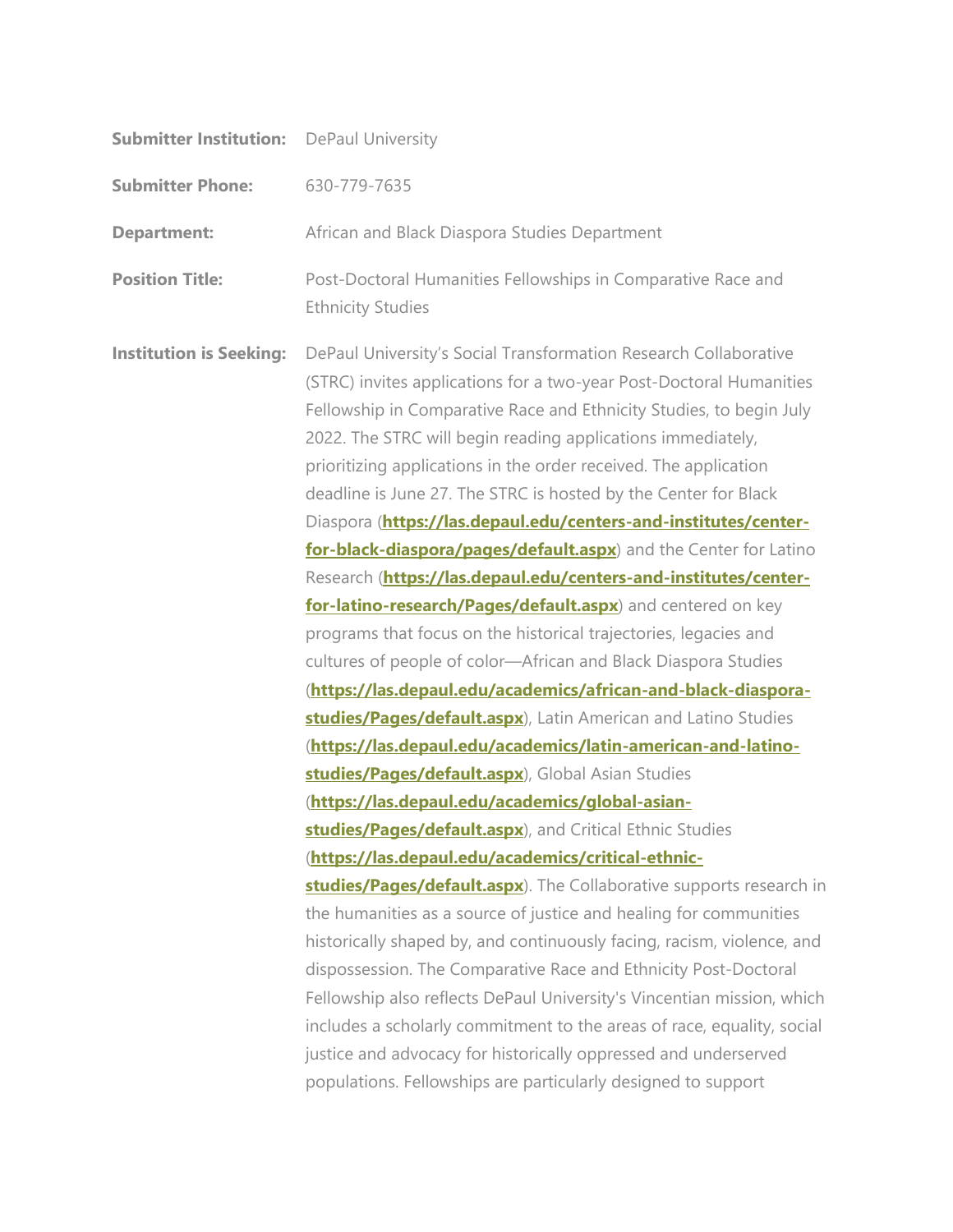diversification of the academy through structured mentoring and time for writing and scholarly activity, pedagogical development, and hands-on career experience for newly-minted scholars working in fields focused on the histories and cultures of people of color. The Fellow will be housed within African and Black Diaspora Studies. The Fellow will teach three courses in the humanities per year, cross-listed when appropriate. Specific courses and scheduling will be determined in consultation with the Fellow's department chair. In addition, Fellows will be expected to contribute to the Collaborative's discourse around its annual theme as speakers, presenters, and attendees at the Summer Institute for incoming students, an Annual Convening for the public, and Collaborative colloquia and other events. Collaborative Fellows will also be invited to participate in bi-weekly check-ins with mentor faculty as well as quarterly professional development workshops hosted by the Collaborative. For more information on DePaul's Social Transformation Research Collaborative (STRC), please visit **<http://socialtransformation.depaul.edu/>**.

**Qualifications:** Qualifications Eligibility is restricted to humanities scholars who have received their PhD in Comparative Race and Ethnicity Studies, Black/Africana Studies, Latin American/Latino Studies, Ethnic Studies, or related fields no earlier than 2018 and who will have the PhD in hand by July 2022 (changed from May 2022). Appointment will be for the academic years 2022-2023, renewable to a second year, contingent upon satisfactory performance. The Fellow will receive an academic year (10 month) salary and two months of summer compensation (starting in July 2022) to support teaching preparation, research, and summertime Collaborative activities. DePaul will also provide a moving expenses budget, office space and modest funds for travel and research. This is a benefits-eligible position. NOTE: This is a post-doctoral (non-tenure track) position and is dependent on funding from non-university sources and the employment offer to fill this position is contingent on the continuation of that external funding. The selected candidate will not be eligible for tenure.